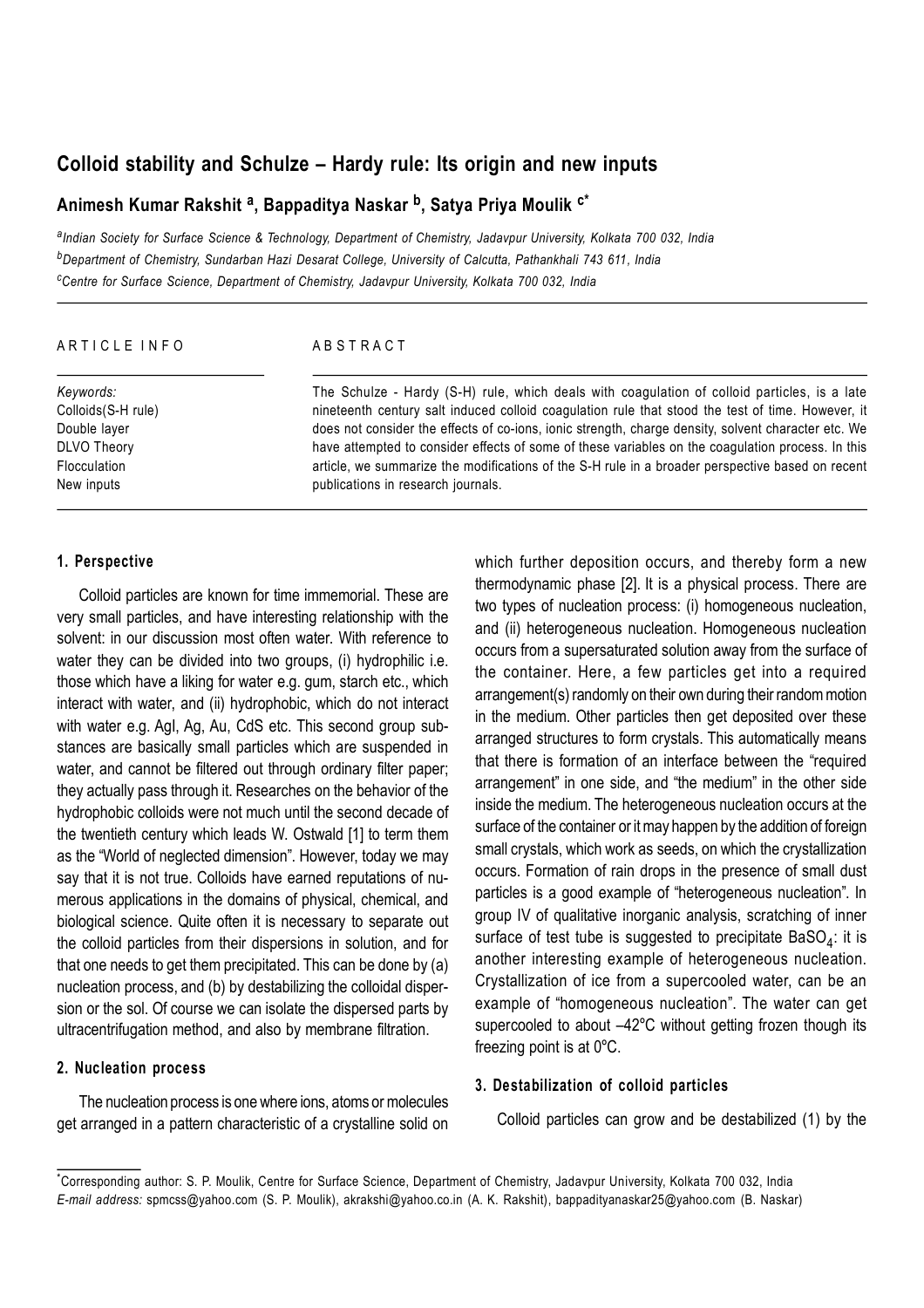phenomenon of "Ostwald Ripening", and (2) by precipitation (flocculation) being destabilized by addition of electrolyte solution.

The prepared or formed colloid particles are heterogeneous in nature. In the Ostwald Ripening process, the small particles get dissolved, diffuse, and deposit on bigger particles. For thermodynamic reason the process spontaneously continues, and eventually causes destabilization (precipitation) of the grown fractions of the colloid. IUPAC defined Ostwald ripening as "dissolution of small crystals or sol particles, and re-deposition of the dissolved species on the surfaces of larger crystals or sol particles" [3]. There is a natural tendency to minimize the surface area to volume ratio of dispersed sol particles which for spherical particles of radius r is equal to 3/r. When r increases 3/r decreases, and the system becomes stable. This spontaneous process was first described by Wilhelm Ostwald [4,5] in 1896. From Kelvin equation [6] and definition of chemical potential it can be shown that equilibrium concentration  $C_{\text{eq}}(r) > C_{\text{eq}}(R)$ where r and R are radii of colloid particles in original dispersion, and after growth, respectively; obviously,  $R > r$ . Some examples of Ostwald ripening are (i) water re-crystallization within icecream giving old ice cream a gritty, crunchy texture (here smaller water crystals are sacrificed and larger crystals grow providing a crunchy texture), and (ii) in the clouds small drops of water slowly disappear and larger drops of water are formed due to diffusional growth. To initiate the stability of the tiny water droplets surface bearing materials like dust, AgI, solid floating pollutants, etc. are required, and used in practice for making artificial rains, particularly in the arid region. The ripening process can also happen in emulsion, and vesicular systems [7].

Colloid destabilization can also be done by the addition of electrolyte solution in the dispersion or sol. This was independently observed by Schulze [8] and Hardy [9]. Salt effects are associated with hydrophobic colloids such as Au, As<sub>2</sub>S<sub>3</sub>, AgI, CdS etc. The free energy of formation of such colloids is positive, and hence they are unstable. The minimum concentration of the completely dissociated neutral electrolyte at which the coagulation (flocculation) of a colloid starts is called the "critical coagulation concentration" (CCC). The phenomenon of coagulation may be fast and slow: the rapid coagulation can occur by adding large amount of electrolyte in solution whereas small amount of electrolyte addition causes slow coagulation. The CCC is also defined as the intersection point of the two lines (i) rate of fast coagulation, and (ii) rate of slow coagulation vs the concentration of the electrolyte plots. According to Schulze - Hardy rule, the critical coagulation concentration (CCC) is proportional to  $Z^{-6}$ , where Z is the charge of the counter ion, without sign. It is known that every colloid is charged, may be positive or negative, and hence Z is the charge of the counter ion *i.e.* negative or positive,

respectively. Before discussing the Schulze - Hardy rule, let us discuss in short two important concepts; the double layer theory (DL theory), and the DLVO theory.

# **4. Double layer (DL) theory**

It was Hermann von Helmholtz who in 1853 suggested that a particle or an insoluble matter in contact with an electrolyte solution gives rise to a double layer. The formed interface will automatically acquire a charge (positive or negative), depending upon the nature of the colloid particle/or emulsion droplet on an imaginary plane at the interface. Automatically, following the natural law, a plane bearing opposite charges also forms face to face. These two planes, combined together is called Helmholtz's double layer. However, with time new ideas came and Helmholtz's double layer was termed electrical double layer. Most important of them are Gouy and Chapman (in 1910), and Stern's modifications (in 1924). Essentially, Stern's modification is a combination of Helmholtz and Gouy – Chapman models: a) compact layer, akin to Helmholtz's double layer, and b) diffuse double layer, which is the Gouy - Chapman model [10]. To explain let us assume that some negative charges are formed on the surface of the colloid surface plane. Consequently, as stated above positive ions are accumulated in another plane at a short distance away toward the solution. The total amount of negative charges on the colloid is higher than the total amount of positive charges on the second plane and the charges there after exponentially decrease until they match with the bulk neutral condition. In Fig. 1, a schematic diagram of the double layer is shown.



**Fig. 1.** A schematic diagram of electrical double layer of a colloid, and its different sections.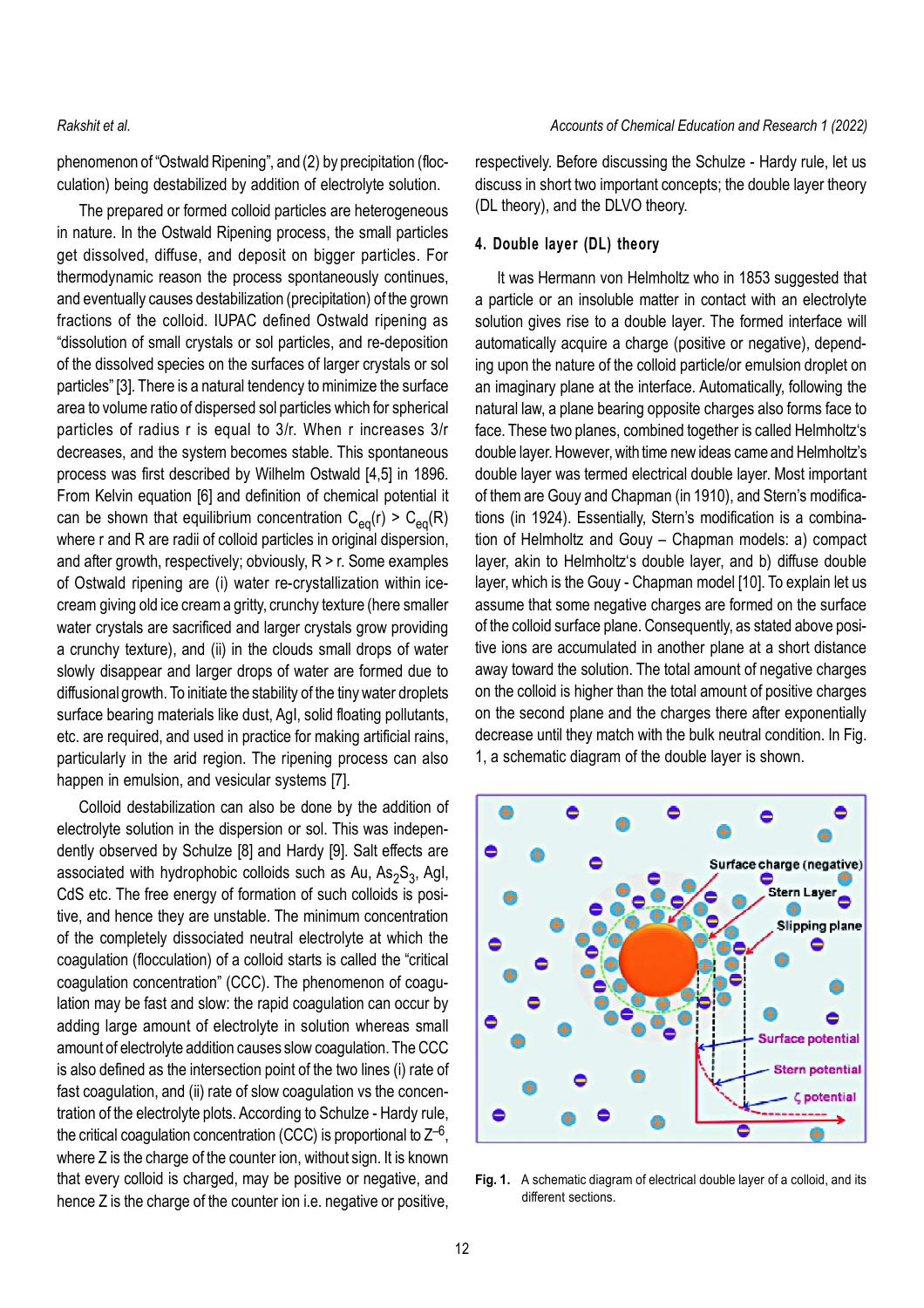# **5. DLVO theory**

In colloidal dispersion as well as in many other situations a balancing act between the van der Waal's attractive force, and the electrical double layer repulsion happens; and this in gist is the basis of DLVO (Derjaguin, Landau, Verwey and Overbeek) theory. B. Derjaguin and L. Landau in 1941, and independently E. J. W. Verwey and J. Th. G. Overbeek in 1948 discussed about the stability of the colloids. The theory known as DLVO theory [6] explains the aggregation of aqueous dispersions, quantitatively. In a colloidal dispersion, due to random Brownian motion, two colloidal particles will have possibility to come near each other, and then the van der Waal's attractive force steps in. For neutral particles only attractive force prevails. For charged colloid particles, the electrical double layer of both particles will repulsively interact with each other. Qualitatively, there will be simultaneous presence of attractive and repulsive forces. If the attractive force is stronger, agglomeration/ coagulation/ flocculation of the colloidal particles will occur (Fig. 2). For stronger repulsive force destabilization/ coagulation etc. will not happen. The repulsive force is a function of charge density, and lower the charge density, lower the repulsive force. At high  $\xi$ potential repulsion is stronger which reverses at low  $\xi$ -potential. It is defined as the potential difference in an otherwise uniform medium between the particle surface and the plane of shear (slipping plane). The  $\xi$ -potential for a large number of hydrophobic colloids was obtained from various electrokinetic measurements (like electroosmosis, electrophoresis, streaming potential and sedimentation potential). It gives a practicable idea about the stability of the colloids. For  $\xi \geq \pm 60$  mV, flocculation is



**Fig. 2.** Variation of van der Waals forces, Double layer repulsion forces and DLVO forces (a combination of the above two) as a function of distance between the two colloid particles.

# *Rakshit et al. Accounts of Chemical Education and Research 1 (2022)*

uncertain; for  $\xi \approx \pm 10$  mV, flocculation is a certainty.

Besides the above discussed DLVO forces, two other forces ("hydration force" and "hydrophobic interaction force") are also considered in relation to colloid stability. In general, **'hydration force'** is a repulsive force acting up to a distance of  $\sim$  5 nm from the surface, and thereby prevents the coagulation of the colloid particles. The hydration force arises when adsorbed hydrated ions are prevented from desorbing as two interacting ions approach each other. This is found to be important in case of stability of sols and soap films, biomembrane interactions etc.[11]. When hydrocarbon molecules come in contact with water molecules, they are found to separate away from each other. Consequence to this water molecules come together to form stronger hydrogen bonded structure, and the hydrocarbon molecules also assemble together. This is known as '**hydrophobic interaction',** and is also considered responsible for colloid stability/ instability. Besides, in some cases **'steric force'** may also assist colloid stability e.g. in presence of polymers that get adsorbed on the surfaces of the colloid particles and thereby preventing coagulation. The steric repulsion essentially arises from entropic factors; polymers also support flocculation by bridging the colloid particles. The steric stabilization is dependent on temperature and independent of ionic strength [12–14].

Guerrero-Garcia [15,16] spoke about **"capacitive compactness"** which means charge neutralization capacity of charged fluid at a microscopic level, and stated that in presence of symmetric 1:1 electrolyte, the capacitive compactness decreases as a function of electrical charge. But for multivalent co–ions, the electrical double layer may expand or shrink. We suggested [17] that this may be one of the reasons that some systems follow Schulze - Hardy (S-H) rule and some do not. A fairly detail discussion on the rule is presented below.

# **6. Schulze - Hardy Rule**

H. Schulze [8] and W.B. Hardy [9], independent of each other, found that addition of electrolyte solutions to a colloidal dispersion can destabilize the dispersion, and help them to coagulate (flocculate). They observed that

$$
CCC \alpha Z^{-n}
$$
 (1)

where,  $n > 1$  (generally taken as 6), and Z is the charge on the counter ion. This rule is known as Schulze - Hardy (S-H) rule in honour of the discoverers.

The S-H rule has the promise to explore the role of the valence of the multivalent ions (including the complex ions) toward coagulation. The rule considers only the charge-charge interaction, and not the charge density of the ion. The charge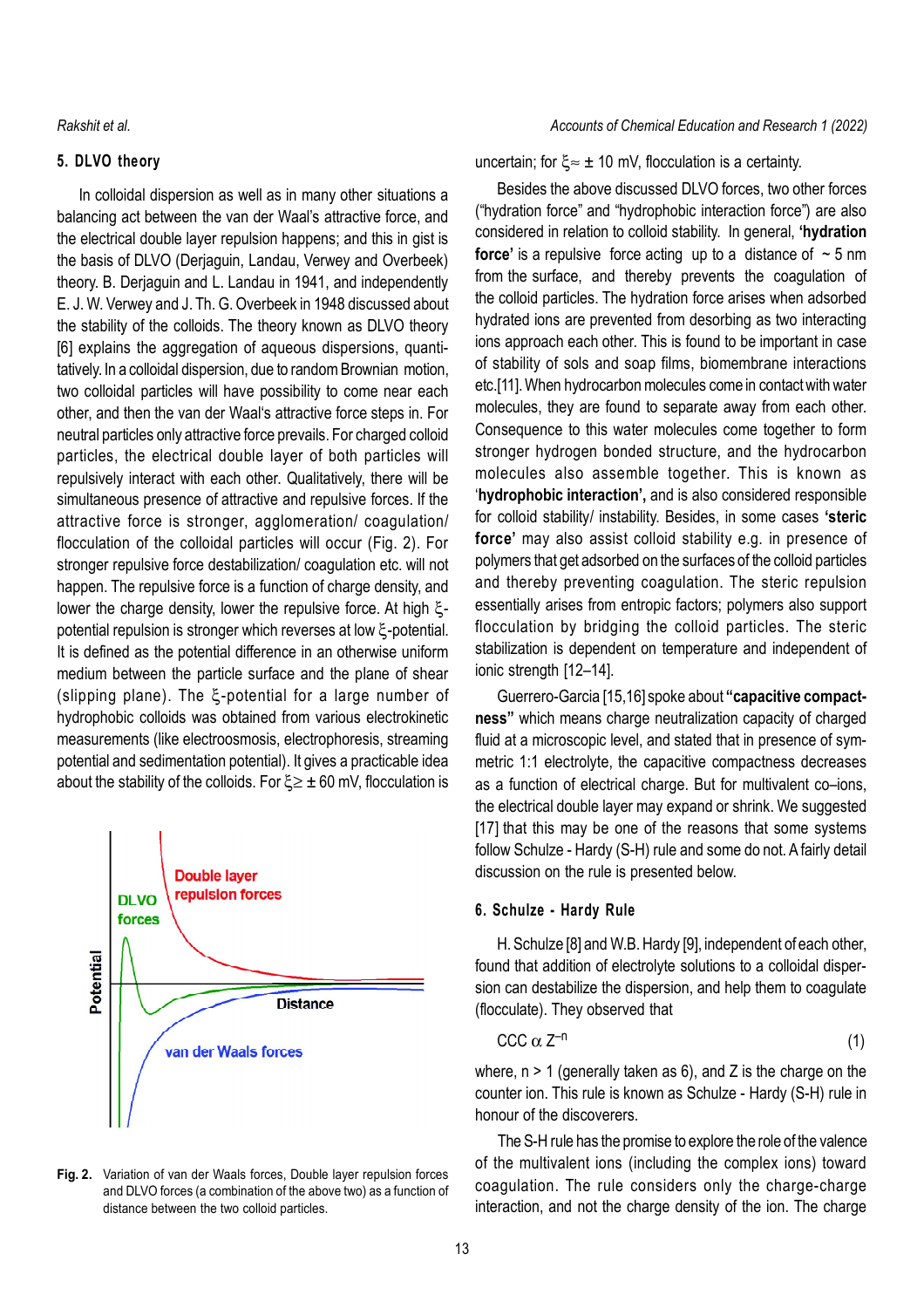density represents polarising power, and S-H rule has been modified to state "the greater the polarising power of the flocculating ion, the greater is its power to cause coagulation" [18]. Experiments have shown that the value of the exponent n can be any value between 2 and 6, and in some cases higher. Actually, the coagulation process is a function of many variables like polarizing power, time, and concentration of the salt as well as the amount of colloid present. Temperature is also an important factor. It was found that coagulation process is made up of two distinct rates, fast and slow. The intersection point of these two linear rate courses is also termed CCC. It has been found valid in practice.

The CCC of monovalent, bivalent and trivalent counter ions on coagulation of oppositely charged colloids ought to be in the order [monovalent] or C<sub>1</sub>> [bivalent] or C<sub>2</sub>> [trivalent] or C<sub>3</sub>. From experimental findings the S-H rule (the CCC concentration ratios with respect to the trivalent counter ion) on the average follows the relation below [19,14]

$$
C_1:C_2:C_3 = 3^6(1.5)^6:1^6 = 729:11.4:1
$$
 (2)

Various attempts have been made to explain the S-H rule. It was suggested that the colloid stability is due to the chemical interaction with the counter ions, and the linear relation is

$$
\log \text{CCC} = -\text{BZ} + \log \text{C}_{\text{ref}} \tag{3}
$$

where both B and  $C_{ref}$  are constants [20,21].

B is the ratio of the critical distance for 1:1 ion pair formation using Bjerrum equation.  $C_{ref}$  denotes the concentration of an uncharged species of particles which would exert the same amount of effect as the charged ions in the region of CCC. Further, the critical distance of 1:2, 1:3 ion pair formations are different from the critical distance of 1:1 ion pair formation, and hence the slope and the intercept values will be different in these cases. It should be mentioned here that adsorption – desorption process also has a say on the phenomenon of coagulation.

In the S-H rule discussed above, it is obvious that the effect of only the counter ions are taken into account. However, no mention has been made on the effect of co-ions though it is known that both positive and negative ions of an electrolyte do have effects on the structure of water, and on the Gouy – Chapman diffuse double layer (GCL) as well. Recently, it has been proposed that co-ions have a say on CCC [18] presented in the relation below,

$$
CCC \alpha 1/z \tag{4}
$$

where z is the charge of the co-ion. This has been termed as "Inverse Schulze - Hardy Rule (i S-H rule)". Experimentally, it has been shown that co-ions also can affect  $\xi$ -potential due to

their adsorption at the glass-solution interface. They thus may affect CCC because Gouy - Chapman layer (GCL) controls  $\xi$ potential, and GCL thickness changes on addition of electrolytes. A pictorial representation of the events is illustrated in Fig. 3. It should also be noted that deviation from S-H rule is not uncommon.



**Fig. 3.** Salt effect and the role of the electrical double layer in the process of coagulation of hydrophobic colloids: A pictorial summary. Double layer potential-distance profiles (scale arbitrary). S: Stern potential; PS: plane of slip or shear;  $\mathtt{C}_0$ : aqueous medium without salt;  $\textsf{C}_1$ : salt added;  $\textsf{C}_2$ : at CCC. The zeta potentials at  $\textsf{C}_0$ ,  $\textsf{C}_1$ , and  $\textsf{C}_2$ are  $\xi_0, \xi_1,$  and  $\xi_2$ , respectively;  $\mathsf{d}_1, \mathsf{d}_2,$  and  $\mathsf{d}_3$  represent the corresponding end-distances of the diffuse double layers, that is, the beginning of the bulk regions I, II, and III, respectively.

We suggested that these deviations may be due to non-consideration of the above mentioned non DLVO forces ("hydration force," "hydrophobic force," "steric factors," etc.) in propounding the DLVO theory, and in the proposition of equation (1). In view of this, we modified S-H rule combining both co and counter ion effects in the following equations.

$$
CCC \alpha \ 1/z \ Z^{n}
$$
 (5)

Or,

$$
CCC = K / zZn
$$
 (6)

where K is the proportionality constant [17,22].

Based on ion-valence consideration, the equation is then modified to

$$
CCC \alpha \ 1/(xz^1.yZ^n),
$$

Or,

$$
CCC = k/(xz1.yzn)
$$
 (7)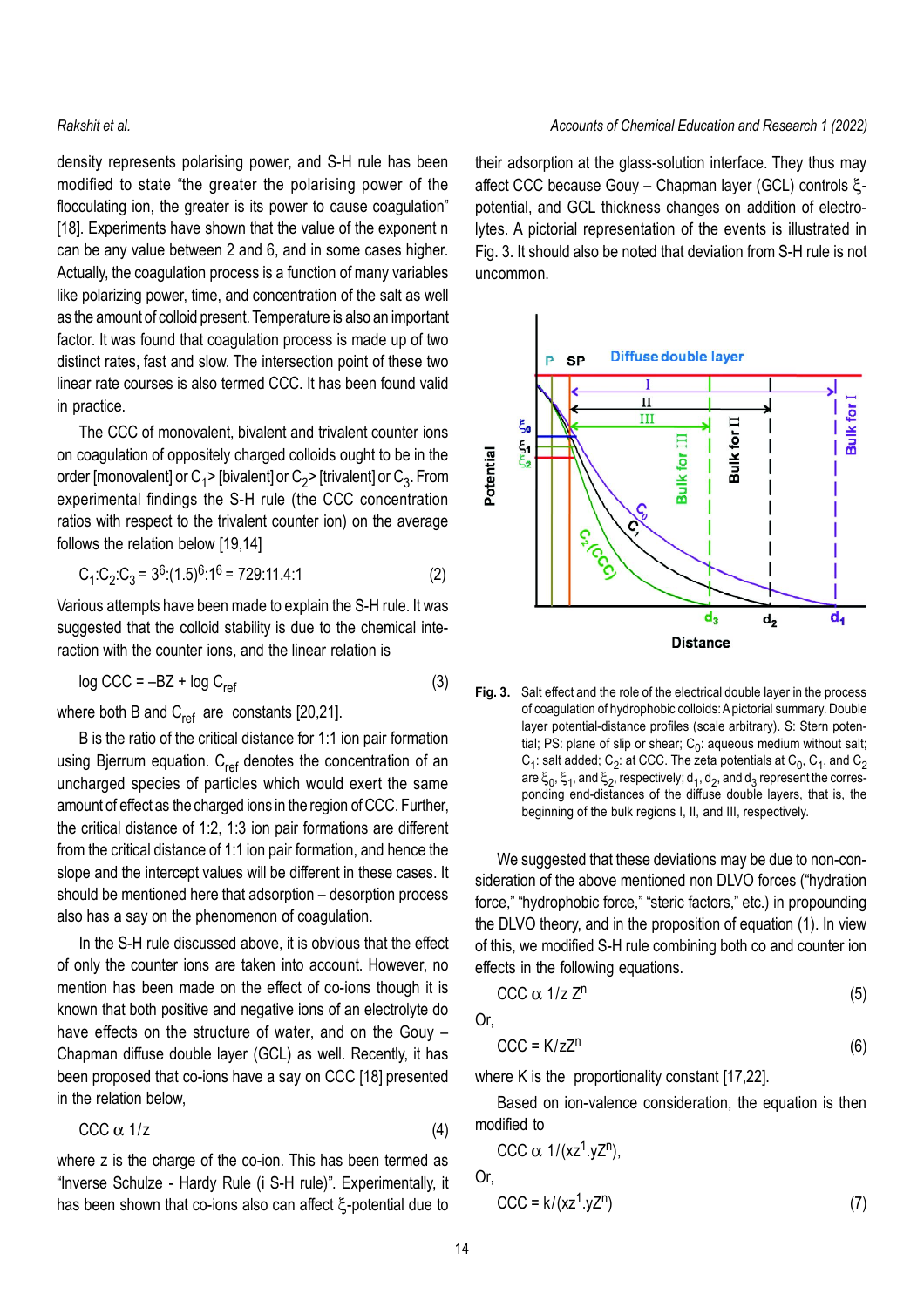where k is the proportionality constant, x and y can be obtained from electrolytes of general type  $(M^+)x(N^-)y$ , both x and y may have values 1, 2, 3, etc. Nature of the electrolytes determine the magnitudes of x and y depending on the valence of the cations and anions, respectively. Generally, exponents of z and Z are considered to be 1 and 6, respectively. However, for generalization we write them to be m and n, respectively; thereby eq. 7 becomes

$$
CCC = k/(x y zmzn)
$$
 (8)

It is known that CCC is a function of pH, ionic strength of the solution, size of the counter-ions etc. It also depends upon the nature of the solvent. Hence eq. 8 was further modified by us as described below [22].

If it is assumed that both the positive and negative ions of the electrolytes are hydrated and spherical then z and Z terms in eq. 8 can be replaced by (z/4 $\pi$ r<sub>h</sub>)<sup>2</sup> and (Z/4 $\pi$ R<sub>h</sub>)<sup>2</sup>, respectively (where  $\sf r_h$  and  $\sf R_h$  are the respective radii of the hydrated co-ion and counter-ion), and consideration of charge densities are inclusive. Further, it has been experimentally observed that coagulation is a function of the size (diameter) of the ions i.e., higher the diameter of the ion greater is the critical coagulation concentration or CCC.

Therefore, eq. 8 becomes  
\n
$$
CCC = K/[x.y (z.d/4\pi r_h^2)^m (ZD/4\pi R_h^2)^n]
$$
\n(9)

# *Rakshit et al. Accounts of Chemical Education and Research 1 (2022)*

where, d (=2 $r_h$ ), and D (=2 $R_h$ ), are the diameters of the hydrated co-ion and counter-ion, respectively; 4 $\pi$ r<sub>h</sub><sup>2</sup> and 4 $\pi$ R<sub>h</sub><sup>2</sup> are the surface areas of the hydrated co-ion and counter-ion, respectively. By simplification, we get eq. 10

$$
CCC = K/[x \cdot y \cdot (z/2\pi r_h)^m (Z/2\pi R_h)^n]
$$
 (10)

Or, 
$$
X_{CCC} \cdot x \cdot y (z/2\pi r_h)^m = K' / (Z/2\pi R_h)^n
$$
 (11)

where,  $X_{CCC}$  is CCC in unit less mole fraction scale and K' is the corresponding proportionality constant. Taking logarithm of both sides and,  $m = 1$  (i S-H rule) we get,

$$
log(X_{CCC} \cdot x \cdot y) + mlog(z/2\pi r_h) = logK' - nlog(Z/2\pi R_h)
$$
 (12)

The above equation which may be termed as Rakshit-Naskar-Moulik (RNM) equation may be used by plotting LHS [log(X $_{\rm CCC}$ ·x·y) + mlog(z/2 $\pi$ r $_{\mathsf{h}}$ )] vs RHS [log(Z/2 $\pi$  R $_{\mathsf{h}}$ )], and getting a straight line with intercept logK' and slope -n.

In Fig. 4, straight line plots for a few systems are shown. In Table 1 computed values of RNM equation are presented and compared them with those which can be obtained from original S-H equation (eq. 1) in terms of mole fraction scale. The comparative form of eq. 1 in mole fraction scale in logarithm form looks as

$$
logXccc = logK_{SH} - n_{SH}log Z
$$
 (13)

The difference between eq. 12, and eq. 13 becomes obvious.



**Fig. 4.** Plots of log(X<sub>CCC</sub>.xy) + log(z/2 $\pi$ r<sub>h</sub>) vs log(Z/2 $\pi$ R<sub>h</sub>) for AgNP and BNP. Inset: same plots for AgI, As<sub>2</sub> S<sub>3,</sub>and WO<sub>3</sub>.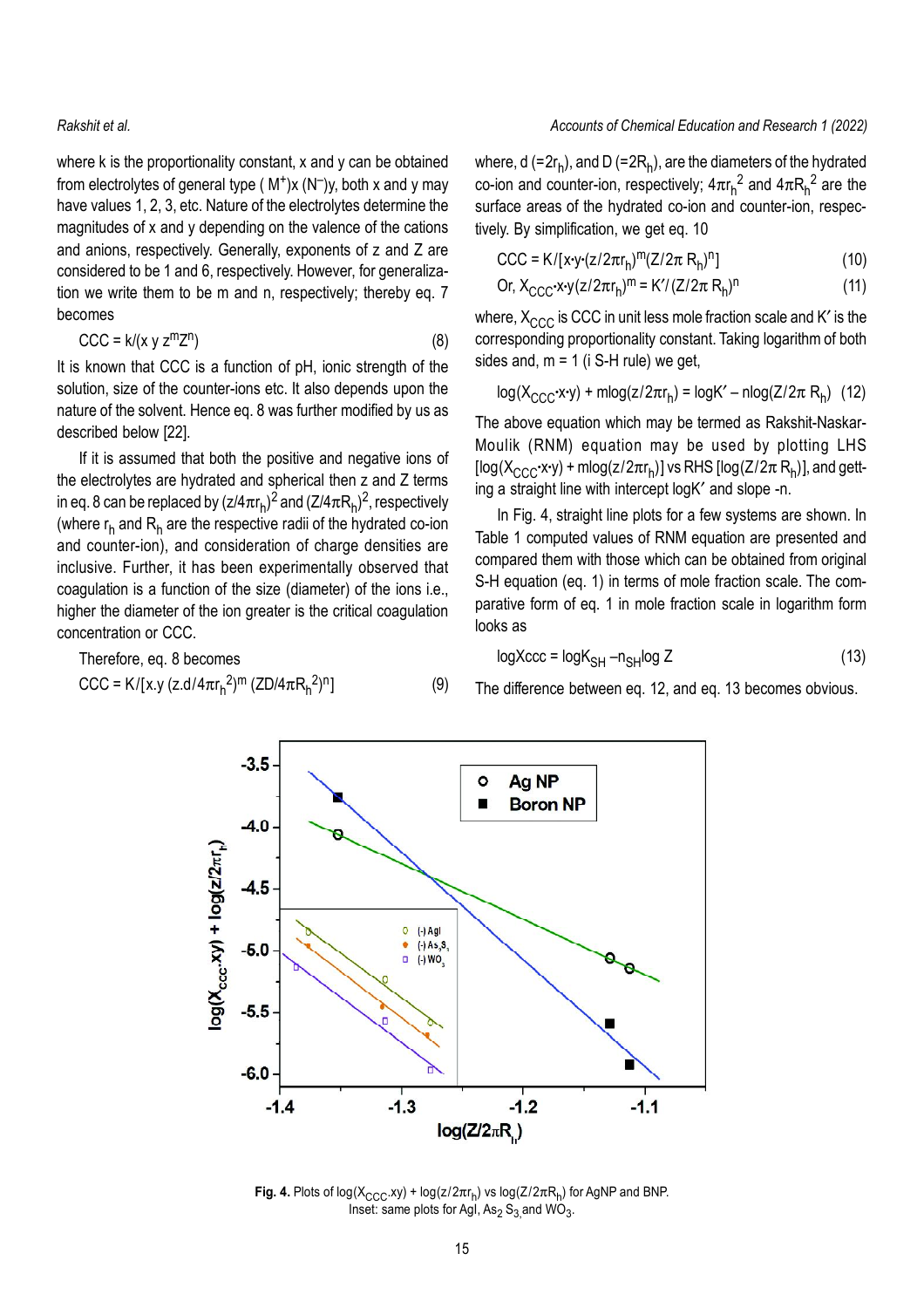#### **Table 1**

Correlation coefficients (corr. coeff.),  $log K$ ,  $log K<sub>SH</sub>$ , n and  $n<sub>SH</sub>$  found for several colloidal systems from the plots in terms of eqs. 12 and 13.

| System                               | Eq. 12 (RNM) |          |      | Eq. 13 (S-H) |              |          |
|--------------------------------------|--------------|----------|------|--------------|--------------|----------|
|                                      | Correlation  | logK'    | n    | Correlation  | $log K_{SH}$ | $n_{SH}$ |
|                                      | coefficient  |          |      | coefficient  |              |          |
| $(-)$ AgI                            | 0.995        | $-13.31$ | 7.28 | 0.996        | $-2.39$      | 6.21     |
| $(-)$ As <sub>2</sub> S <sub>3</sub> | 0.998        | $-11.96$ | 5.96 | 0.999        | $-2.77$      | 5.25     |
| $(-)$ WO <sub>3</sub>                | 0.987        | $-12.59$ | 5.99 | 0.994        | $-3.17$      | 5.77     |
| $(-)$ AgNP                           | 0.999        | $-10.13$ | 4.49 | 0.999        | $-2.74$      | 4.45     |
| $(-)$ BNP                            | 0.996        | $-15.44$ | 8.64 | 0.992        | $-2.44$      | 7.60     |

Results in Table 1 comprise two nanocolloidal systems (AgNP and BNP); it is shown that the exponent values from both eq. 12 and eq. 13 are though different, the correlation coefficients are nearly similar. The variations of the exponent values indicate that these are not really constant. The upper range may be larger than 6, and on the whole the modified S-H rule (eq. 12) produces values two units more than that proposed by S-H rule (eq. 3) for colloidal systems (-) AgI and (-) BNP (interestingly first is a classical system and the second is a modern nanoparticle system). With reference to the science and technology of nanocolloids, we may add that in solution, nanoparticles are stabilized by capping with thiols, surfactants, polymeric materials etc. [23,24]. Such nanocolloids obviously have electrical double layers and zeta potentials which need adequate investigations in terms of their preparation, stabilization and application.

#### **7. Summary**

The text of the article may be summarised as follows:

1) The charge densities of the colloid, the co- and counterions are important criteria for broader understanding of the salt induced colloid coagulation.

2) The power on the charge of counter-ions range around 2- 8. For macro-colloidal systems it is lower, 2-4. For the nano-, and micro-colloids it is  $\sim 6$ .

3) The log K' value depends on the surface charge of the colloid, and related to the  $\zeta$  potential at CCC.

4) "Capacitive compactness" may be one of the reasons for non-obeying of the Schulze - Hardy rule or its modification by some systems.

5) The variables which should affect the coagulation of colloids e.g. co-ions, charge densities, hydrated radius etc. have been taken into consideration in our method which was not considered in the more than hundred year old Schulze - Hardy rule.

### *Accounts of Chemical Education and Research 1 (2022)*

6) It is interesting that nano-colloids also follow the extended Schulze-Hardy rule; more studies are required.

7) Interested readers may consult both the papers of Rakshit et al. [17,22] for references as well as for incisive discussion on the topic.

# **Conflict of interest**

We declare no conflict of interest as well as no funding source for this work.

### **Acknowledgement**

The authors are thankful to their respective affiliations.

### **References**

- [1] Ostwald W. An Introduction to Theoretical and Applied Colloid Chemistry: "The World of Neglected Dimensions". Translated by M. H. Fisher, Chapman and Hall, London, 1917.
- [2] Encyclopedia Britannica (https://www. britannica.com).
- [3] "Ostwald ripening", IUPAC. Compendium of Chemical Terminology, 2nd ed. (the "Gold Book"), 1997. Online corrected version, 2006.
- [4] Ostwald W. Lehrbuch der Allgemeinen Chemie, Vol. 2, part 1. Leipzig, Germany, 1896.
- [5] Ostwald W. Zeitschrift für Physikalische Chemie. 1897;22,289. https:/ /doi.org/10.1515/zpch-1897-2233.
- [6] Adamson AW. Physical Chemistry of Surfaces, 3<sup>rd</sup> ed. John Wiley & Sons, New York, 1976.
- [7] Mal A, Ghosh S, Moulik SP. Colloids and Surfaces A: Physicochemical and Engineering Aspects. 2021;617,126328. https://doi.org/ 10.1016/j.colsurfa.2021.126328.
- [8] Schulze H. J. Prakt. Chem. 1882;25,431. https://doi.org/10.1007/ BF01825555.
- [9] Hardy WB. Proc. Roy. Soc. London, 1899;66,110. https://doi.org/ 10.1098/rspl.1899.0081.
- [10] Bockris JO'M, Reddy AKN. Modern Electrochemistry, Vol. 2, Plenum, New York, 1973.
- [11] Israelachvili J, Wennerström H. Nature, 1996;379,219. https:// doi.org/10.1038/379219a0.
- [12] Napper DH. Polymeric stabilization of colloidal dispersions, Academic Press, London, UK, 1984.
- [13] Fritz G, Schadler V, Willenbacher N, Wagher N.J. Langmuir, 2002;10,6381. https://doi.org/10.1021/la015734j.
- [14] Glasstone S. Textbook of Physical Chemistry, Ch XIV, Mac Milan, UK, 1960.
- [15] Guerrero-Garcia GI, Gonzalez-Tover E, Chavez-Paez M, Wei T. J. Mol. Liq. 2019;277,104. https://doi.org/10.1016/j.molliq. 2018.11.163.
- [16] Guerrero-Garcia GI, Gonzalez-Tover E, Chavez-Paez MJ, Klos J, Lamperski S. Phys. Chem. Chem. Phys. 2018;20,262. https://doi.org/10.1039/C7CP05433E.
- [17] Rakshit AK, Naskar B, Moulik SP. J. Disp. Sci. Technol.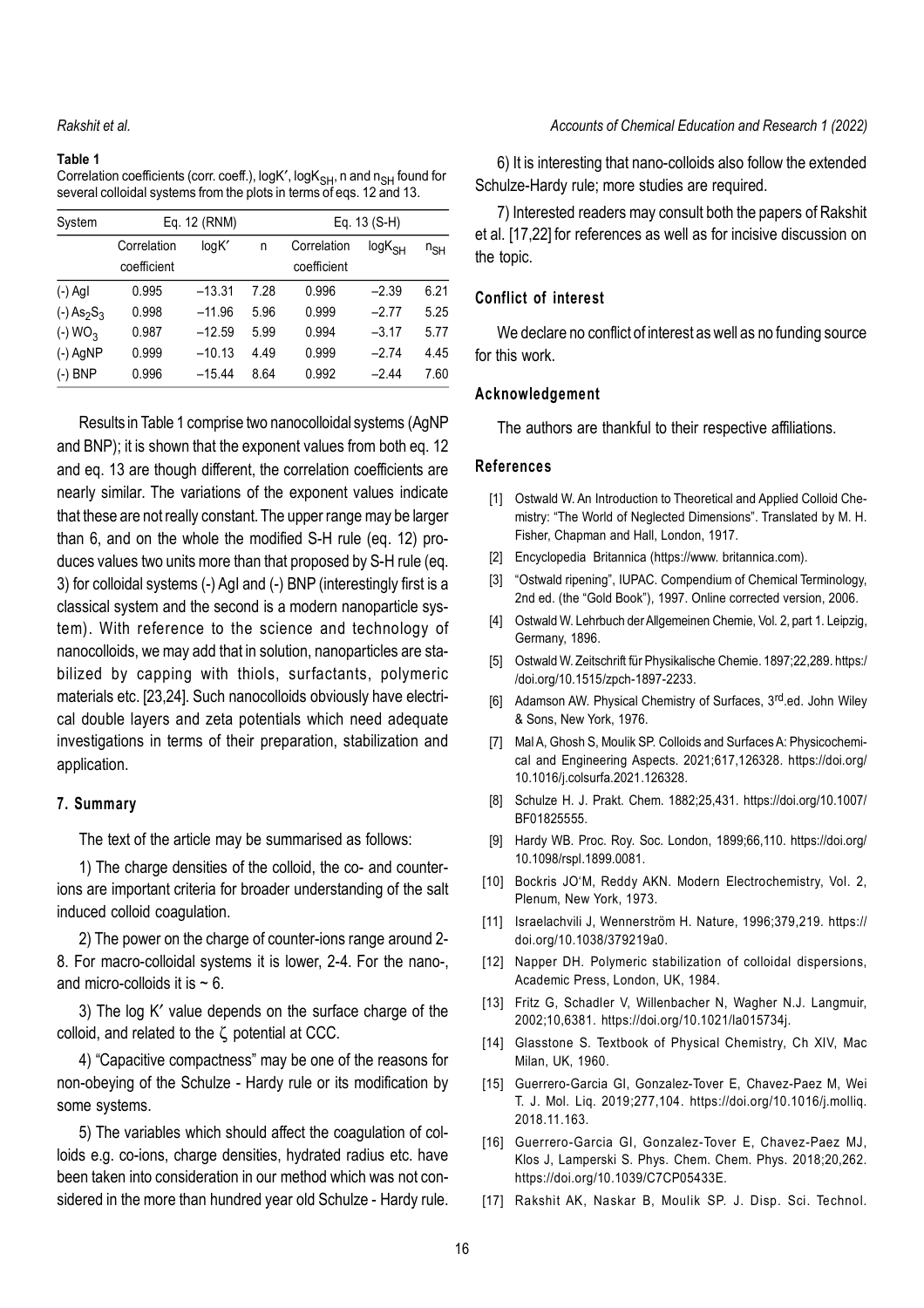#### *Rakshit et al. Accounts of Chemical Education and Research 1 (2022)*

2021;42,503. https://doi.org/10.1080/01932691.2019.1700133.

- [18] Trefalt G, Szilagyi I, Tellez G, Borkovec M, Langmuir, 2017;33, 1695. https://doi.org/10.1021/acs.langmuir.6b04464.
- [19] Rakshit PC. Physical Chemistry, revised, fifth ed., Sarat Book House, Kolkata, India, 1995.
- [20] Tezak B, Matijevic E, Shulz K, Mirnik M, Herak J, Vouk VB, Slunjski M, Babic S, Kratohvil J, Palmar T. J. Phys. Chem. 1953;57,301. https://doi.org/10.1021/j150504a009.
- [21] Lyklema J. J. Colloid Interface Sci. 2013;392,102. http://dx. doi.org/10.1016/j.jcis.2012.09.066.
- [22] Rakshit AK, Naskar B, Moulik SP. Colloids Surf. A 2021; 626,127084. https://doi.org/10.1016/j.colsurfa.2021.127084.
- [23] Murray CB, Woriss DJ, Bawendi MG. J. Am. Chem. Soc. 1993;115,8706. https://doi.org/10.1021/ja00072a025.
- [24] Rao CNR, Kulkarni GU, Thomas PJ, Edwards PP. Chem. Soc. Rev. 2000;29,27. https://doi.org/10.1039/A904518J.